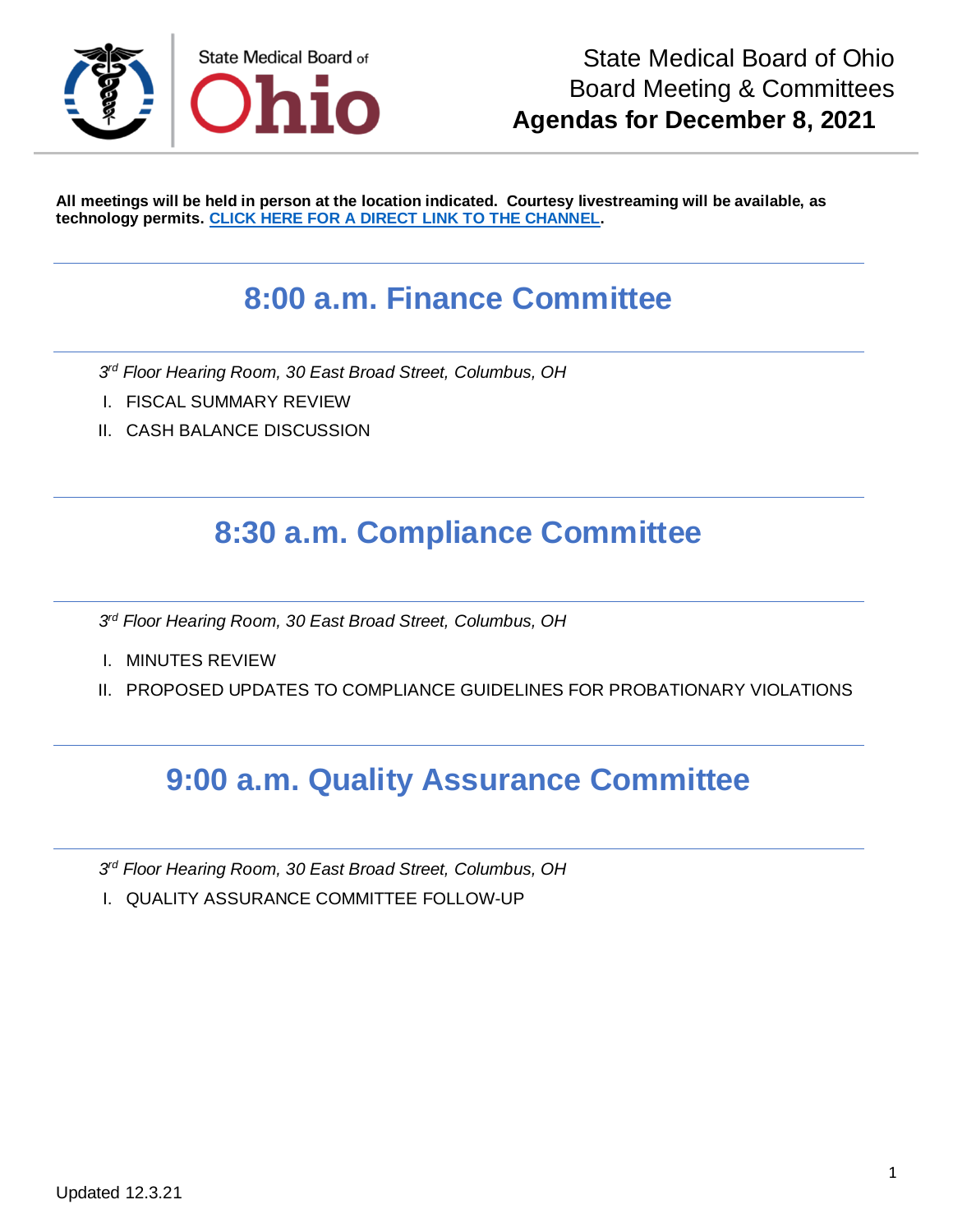

# **10:00 a.m. Board Meeting**

*3 rd Floor Hearing Room, 30 East Broad Street, Columbus, OH*

- I. ROLL CALL
- II. MINUTES REVIEW
- III. REPORTS AND RECOMMENDATIONS (R&Rs)
	- A. Richard B. Darr, M.D.
		- 1. Objections
	- B. Seirra Benner
	- C. Vernon Proctor, M.D.
- IV. PROPOSED FINDINGS AND PROPOSED ORDERS (PFPOs)
	- A. Albert Aiad-Toss, M.D.
	- B. David Engel, L.M.T.
	- C. Dmitry A. Shelchkov, M.D.
	- D. Alan Richard Stacey, L.M.T.
- V. FINDINGS, ORDERS AND JOURNAL ENTRIES (FOJEs)
	- A. Christine M. McGowan, M.T.
- VI. EXECUTIVE SESSION

#### *Public live stream will end at this time but will resume when the board comes out of the*

#### *executive sessions.*

- VII. SETTLEMENT AGREEMENTS
- VIII. CITATIONS
- IX. ENTRY AND ORDER RESCINDING CITATION AND VACATING ORDER
	- A. Abdul Haq, M.D.
- X. OPERATIONS REPORT
- XI. ELECTION OF OFFICERS, 2022
- XII. RULES & POLICIES
	- A. Rule Review Update
	- B. PA Consult Agreement Rules
	- C. Proposed Amendments to Rule 4731-30-03, Approval of Licensure Applications
	- D. Legislative Update